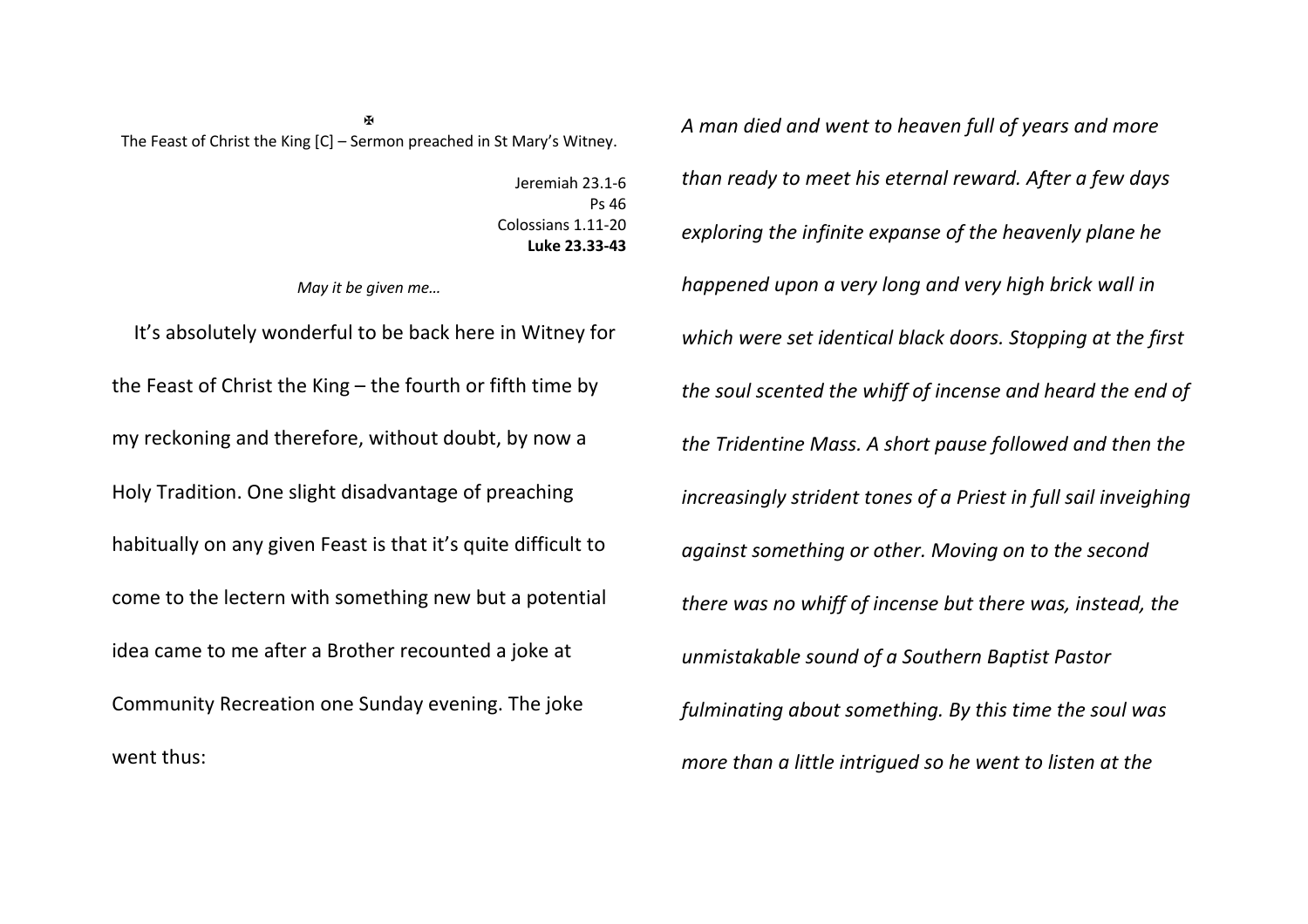*third door and caught the end of what he knew to be an unaccompanied Gaelic metrical Psalm but this was rapidly replaced by a lone and rather fierce Highland voice castigating the assembly for some perceived shortcoming. Walking away from the third door the soul espied another heavenly being walking in the opposite direction so he stopped her and said "what are all these doors for? I thought that there wouldn't be any divisions in heaven; I thought that heaven was a place where everything was made right and everyone reconciled." "You're absolutely right" said the other soul "but we built these enclosures for the benefit of the people inside them not for the people outside." "Why's that?" Says the soul. "Well" said* 

*his new found friend "we thought it might come as too much of a shock for them to realise that they're not the only ones here…"*

We may find ourselves amused by the tale but, on reflecting on it, we must acknowledge that the reality it comments upon is deeply sad and unfortunate; it is simply heartbreaking that there are some people within the body of Christ who seem to derive some sort of perverse satisfaction from imagining their Brothers and Sisters not quite 'making the grade' and thus finding themselves in Eternal Perdition rather than the Kingdom of Christ, a satisfaction which is, to my mind at least, not only obtuse but also blasphemous. Because of this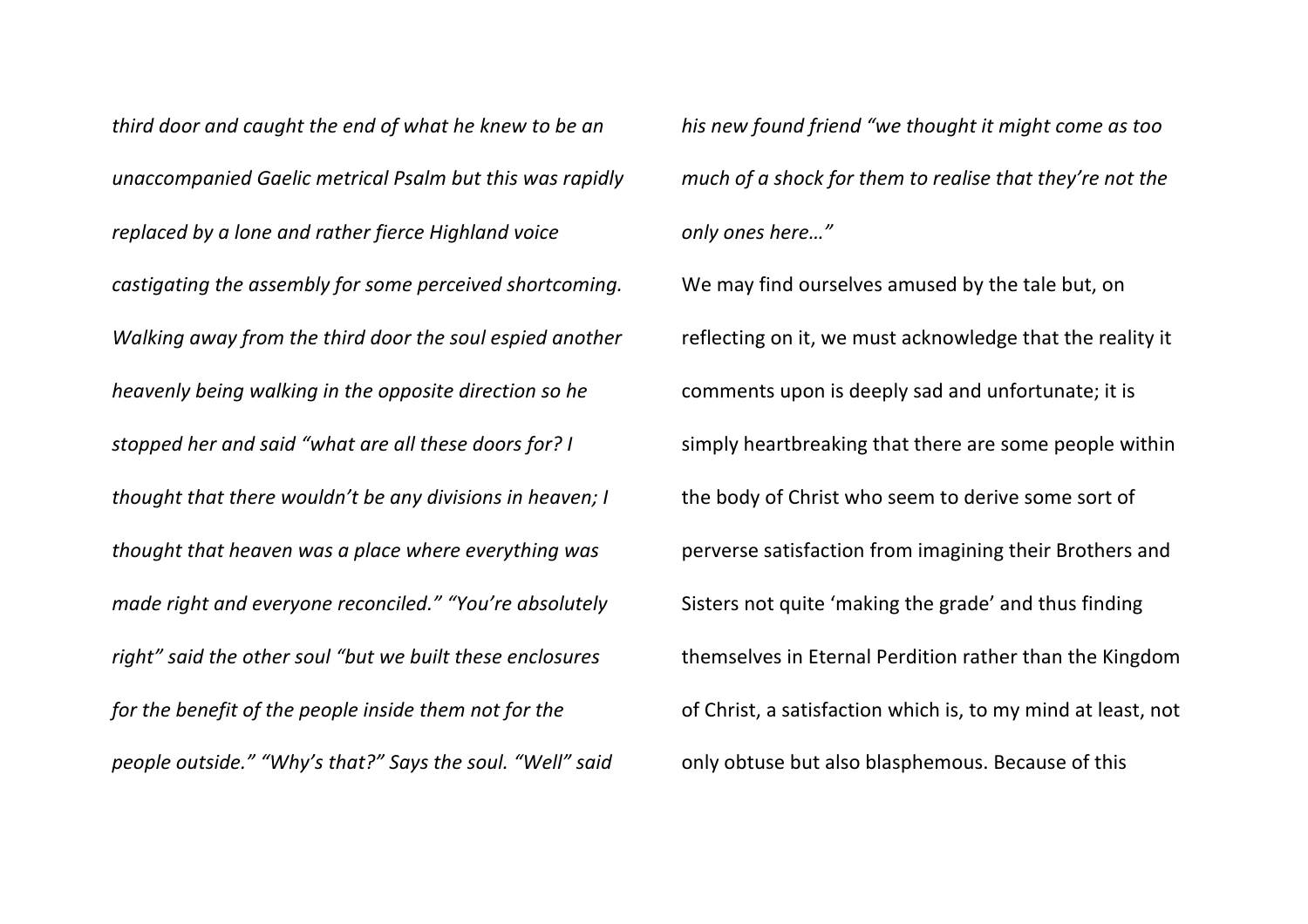tendency – albeit a minority tendency – and because we are celebrating the Kingdom of Christ in this Feast today I want simply to ask this question: "The Kingdom: who's out and who's in?"

Having stated that I find the tendency of some of our fellow Christians to imagine their Brothers and Sisters in Eternal Torment extremely distasteful it may seem strange that I then go on to suggest that there is a possibility that some souls may not, in the end, be present in the Eternal Kingdom but the reason for suggesting this is that logic demands that God must give us the capacity to reject Him; to reject His love and to reject His invitation to the Kingdom of Christ: if He didn't then we would have no choice in the matter; we would have to accept God and a love which is compelled or demanded is, surely, not really love at all? It says a great deal about the depth of God's Love for His Creation that He is prepared to countenance let alone accept rejection but that is, I believe, the case. But let's pause this train of thought for a moment; do we honestly think that, in the end, any soul, encountering Our Lord and Saviour; perceiving, perhaps for the first time, the depth of his love would ever reject him? Do we think that any person on being confronted with the Divine Compassion of Christ would ever choose to reject it? I can't, of course, say for certain but it strikes me that the answer to that question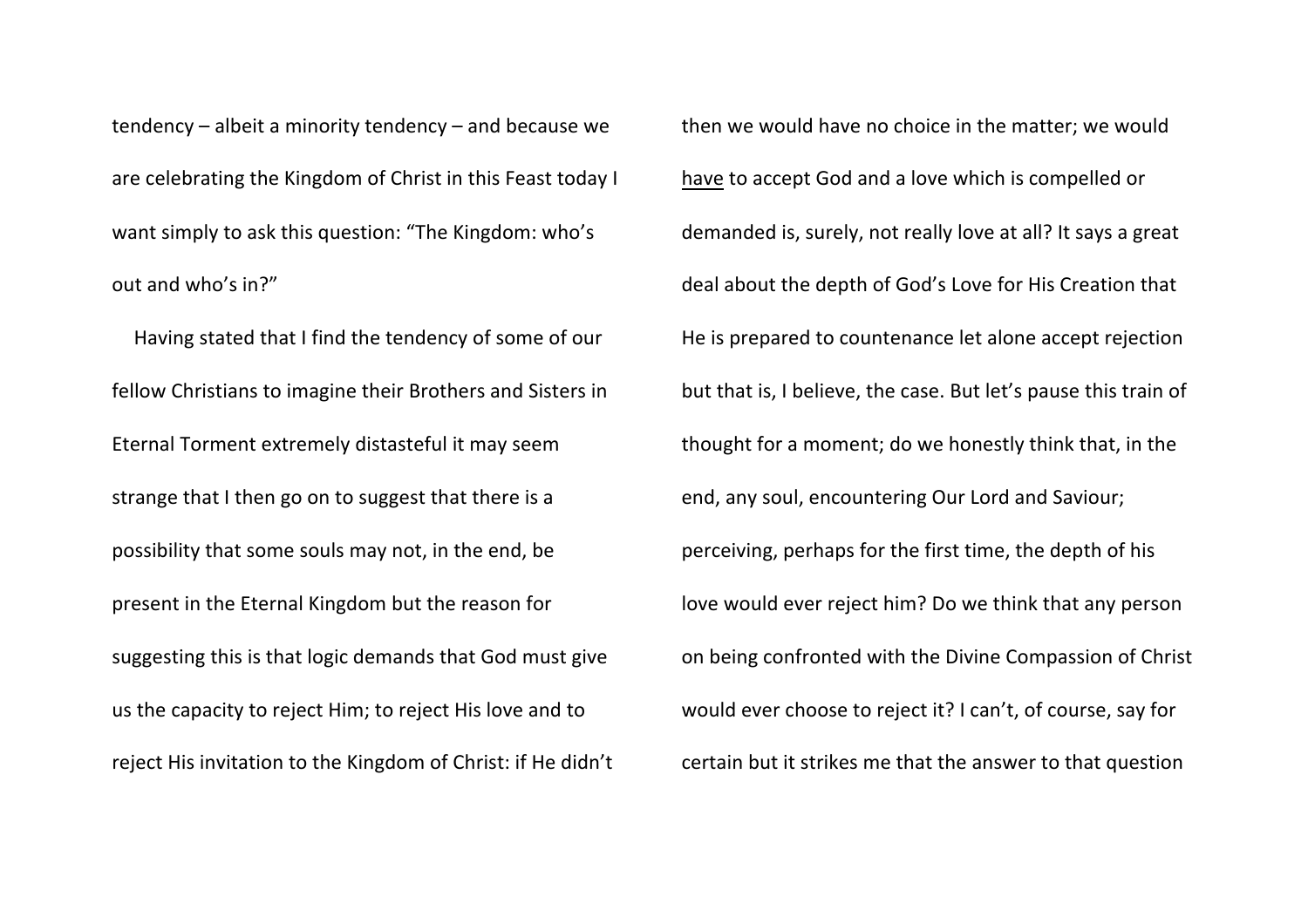is almost certainly 'no' and therefore even if God gives people the capacity to reject Him I find it hard to believe that, in the end, anyone ever would; I certainly hope and pray that that is the case.

So having said that I can't quite believe that any Soul will not be in the Kingdom of Heaven (not because they are innately good but because God is innately good and innately merciful) it seems that we're also heading towards an answer to the second question: that being who's in? But again, let's pause and think: the majority of us will have no difficulty in imagining that our nearest and dearest and those who have shone brightly with the light of Christ in this world will have attained Eternal Peace in

the Kingdom of Christ but what about those people who seem to us to be as far from God as it is possible to be? What about people who have, for example, done something really terrible; something which has affected not only them but also the vulnerable and defenceless? Surely it is counterintuitive to think that they might have a place in the Kingdom of Christ, a Kingdom characterised by it's Justice, mercy and peace?

The answer to that question comes to us in the Gospel reading which we've just heard from the Gospel of St Luke. In his *Divine Comedy* the Italian poet Dante christened St Luke '*Scriba Mansuetudinis Christi*,'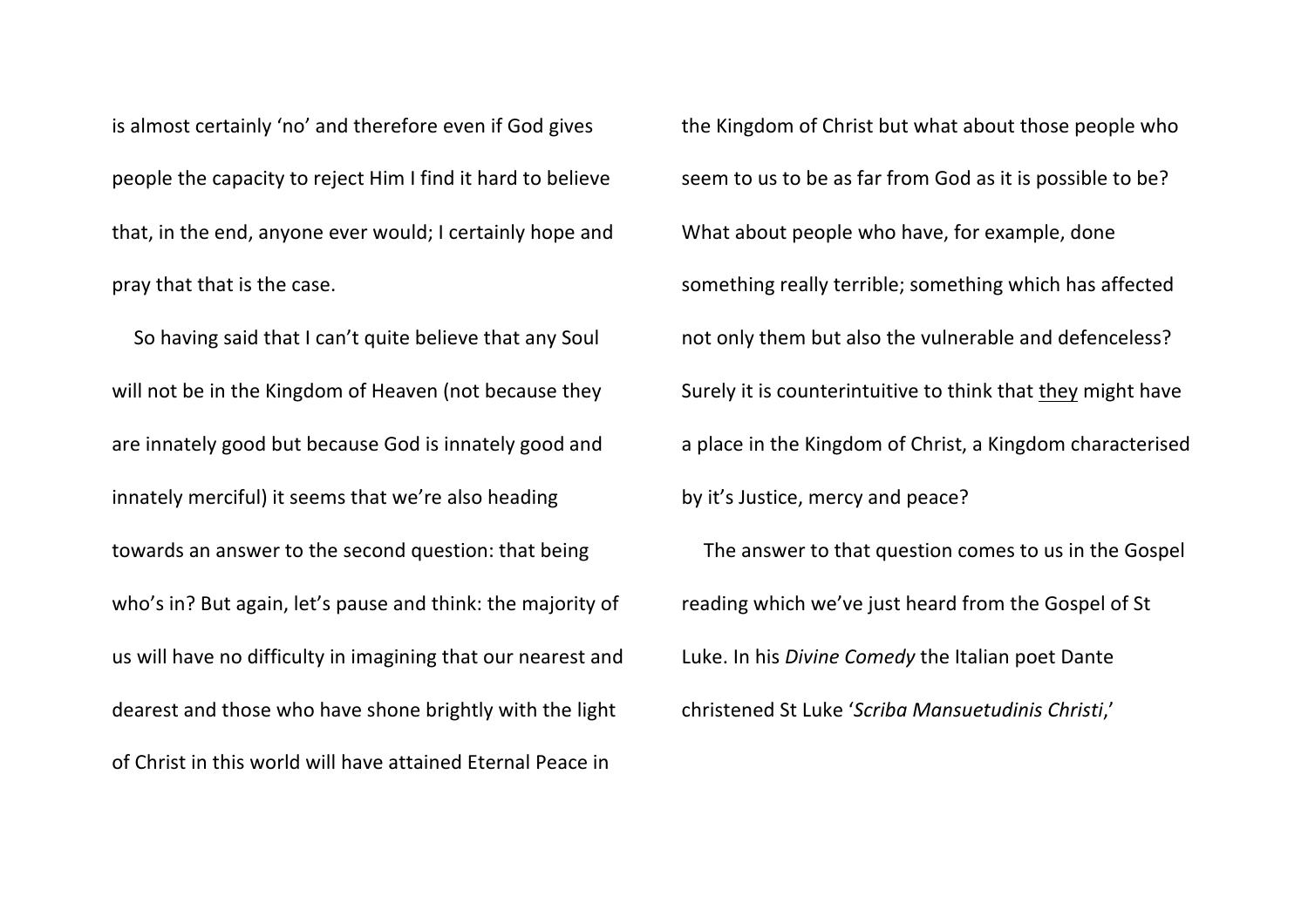or the 'describer of the gentleness and meekness of Jesus' it is a lovely title for the gentle Physician who recounts so many encounters in his Gospel which speak of Jesus' desire to restore lost wholeness and heal all things. In the Gospel passage we've just heard, Jesus is being Crucified and the unimaginable physical torment he is feeling is exacerbated by the taunting of the onlookers beneath his cross. Abandoned by those who claimed to love him, the Lord hangs on the cross; an object of mockery and reviling. On either side of him there are two criminals – the translation we heard uses the word 'Thieves' but the Greek word which St Luke uses is much much stronger than this and is more accurately rendered (as it is in some

older translations) as 'malefactors' literally those who work evil or badness. These are not just 'ordinary' criminals; these are men who have committed extremely serious crimes; they are, to use a modern expression 'the lowest of the low' and they are being subjected to the most brutal and humiliating punishment available to the Roman authorities; in itself indicative of the gravity of their transgression. One of the criminals taunts Jesus along with the other onlookers but the other – known in Holy Tradition as St Dismas – confesses his sinfulness and asks Jesus to have mercy on him before asking that Jesus would remember him in the Kingdom to come. In so doing Dismas – or whatever the name of the Criminal was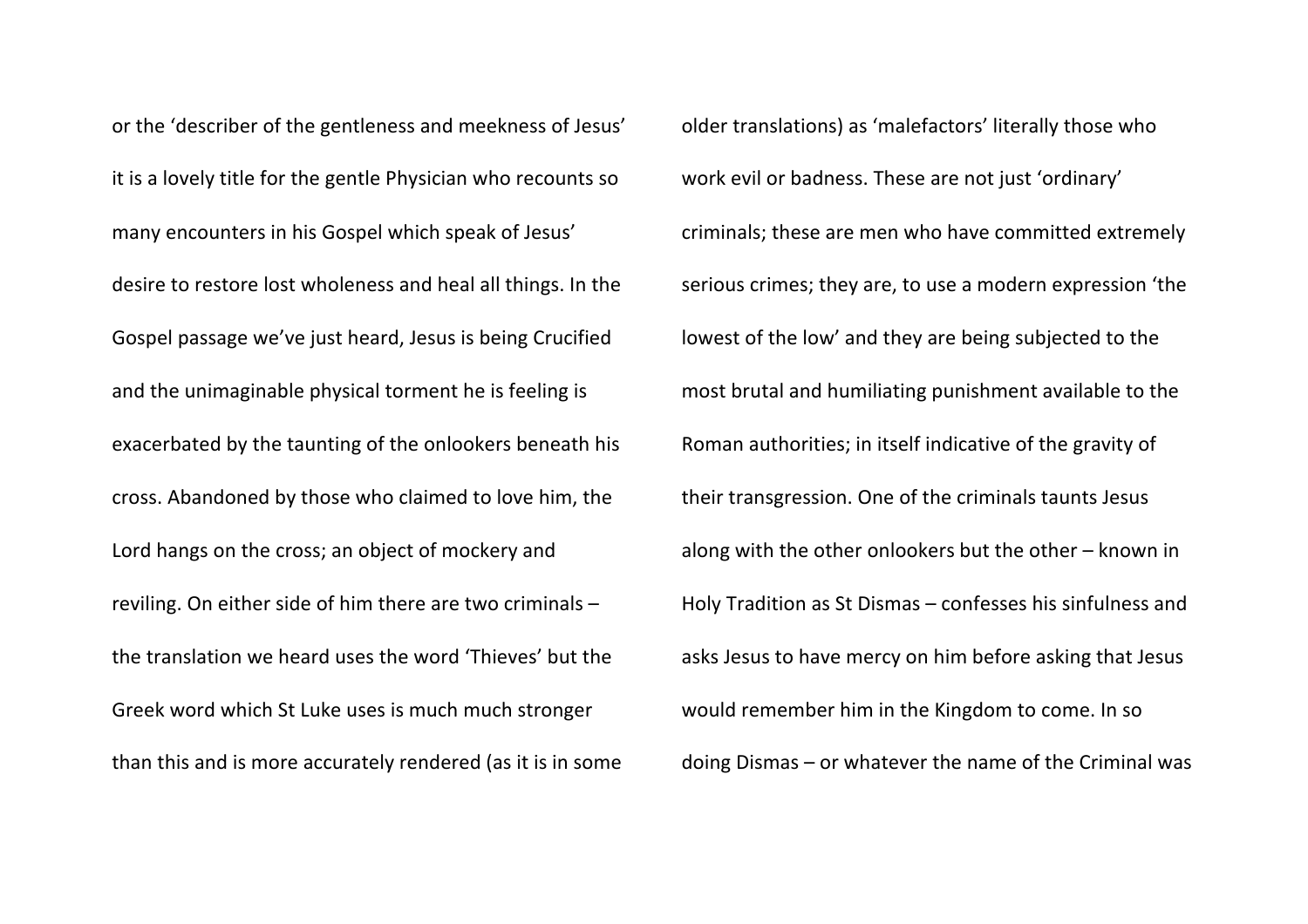– was asking Jesus to reassure him that he would have a place in the Kingdom; that Jesus would re-member him; that Jesus the King would make him present in his Kingdom despite his past transgressions and failings. To that request Jesus simply says "*Truly I tell you, today you will be with me in Paradise*…" Observe: Jesus doesn't ask Dismas to tell him what crime he (Dismas) has committed; Jesus doesn't seem to be in the least interested in the gory details. Jesus doesn't ask Dismas to perform any tests or even to make restitution for his crimes. Dismas' request is enough; his newly found love of Christ is enough even in the final moments of his life; his sins have been washed away by his Saviour's love and

thus he is ready, when he dies, to take his place in the Kingdom, hardened, brutal man that he was. Perhaps the compassion he received from Christ the King is the first taste of human love and gentleness he has ever encountered? To the outside world this might seem extremely puzzling; it might even seem as though we Christians are saying that God doesn't really care about Sin and its consequences but that is a completely wrong inference. Of course God cares about Sin; of course He cares about its consequences and the suffering felt by those who are victims of the sinfulness and greed of others but if God's distaste for Sin is strong His bountiful and forgiving love is manifestly stronger and thus we see